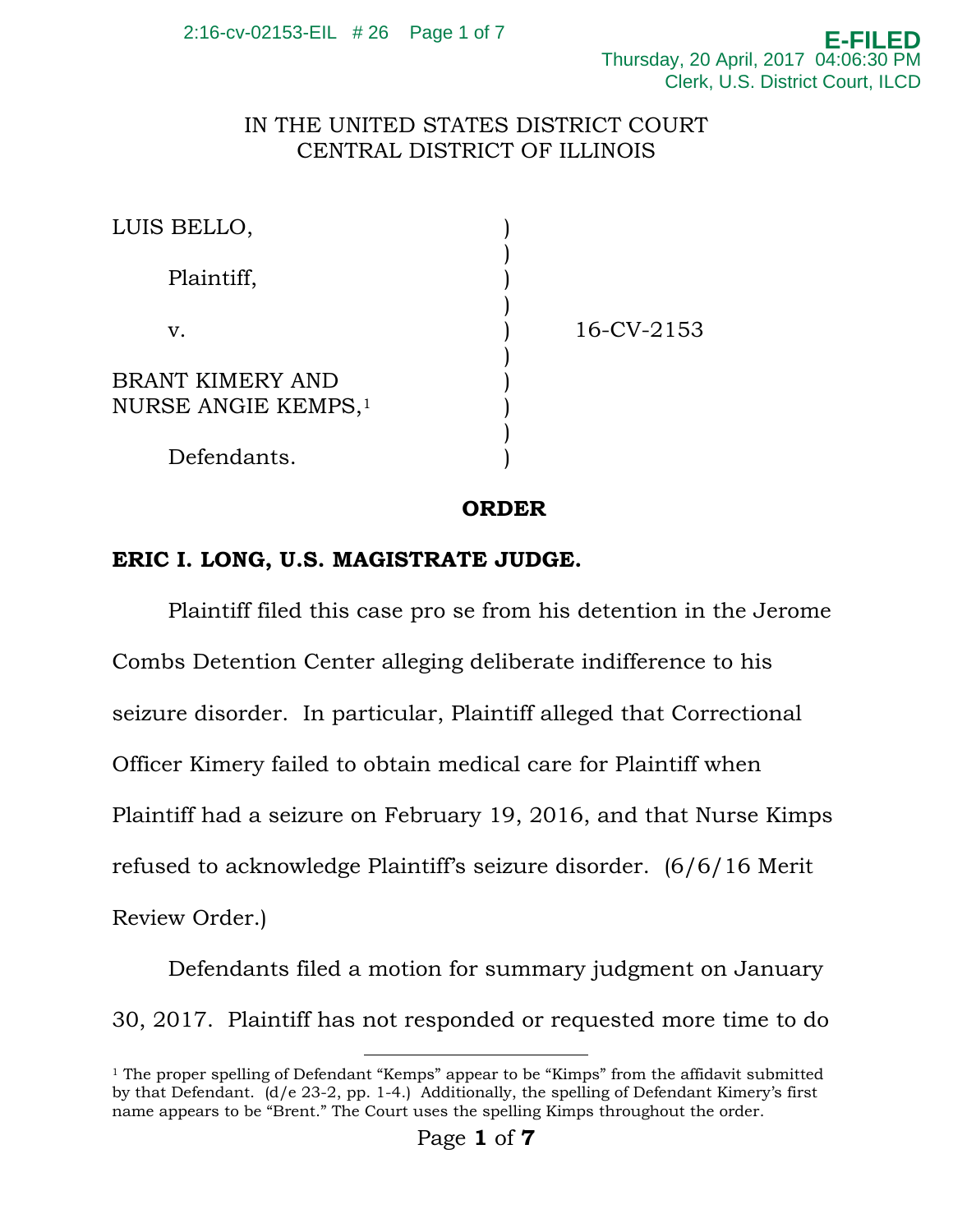so, despite being warned that Defendants' statement of facts would be accepted as true unless Plaintiff responded with admissible evidence to contradict those facts. (Rule 56 Notice, d/e 24). Additionally, local rule 7.1(D)(2) provides that a failure to respond to a summary judgment motion is deemed an admission of the motion. CDIL-LR 7.1(D)(2).

Defendants' undisputed facts demonstrate that no reasonable juror could find for Plaintiff on his claims. Swearingen-El v. Cook County Sheriff's Dept., 602 F.3d 852, 859 (7th Cir. 2010)(dispute for trial exists only if evidence would allow jury to return verdict for nonmovant). Liability attaches to Defendants only if they were deliberately indifferent to Plaintiff's serious medical need. Deliberate indifference is more than negligence or malpractice. Deliberate indifference is the conscious disregard of a substantial risk of serious harm. Petties v. Carter, 836 F.3d 722, 728 (7th Cir. 2016)(discussing different methods of proving deliberate indifference); Thomas v. Cook County Sheriff's Dept., 604 F.3d 293, 301 n.2 (7th Cir. 2010)("we apply the same legal standard to a claim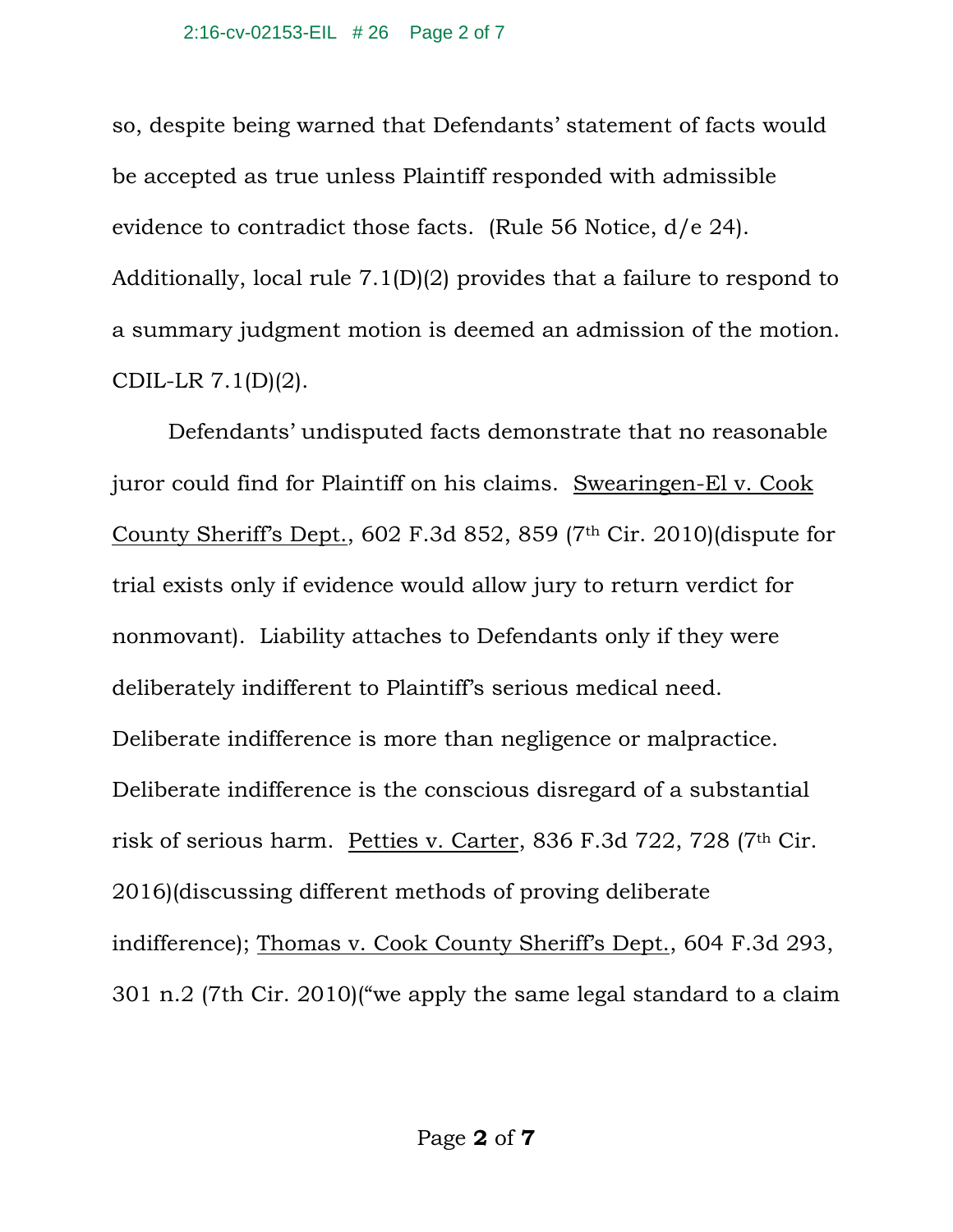alleging deliberate indifference to an inmate's medical needs, whether filed under the Eighth or Fourteenth Amendment.").<sup>2</sup>

Plaintiff does have a history of seizures, which allows an inference of a serious medical need, but no evidence allows an inference of deliberate indifference by Defendants. When Plaintiff arrived at the jail in July 2015, he informed jail staff that he was no longer taking anti-seizure medicine, did not wish to take the medicine, and had not had a seizure for three years. (Defs.' Undisp. Facts 25-28.) Plaintiff was placed on "chronic care" status, which meant that he had an appointment with medical staff every three months. (Defs.' Undisp. Fact 30.) The named Defendants were not involved in this decision, but, in any event, nothing in the record allows an inference that this course of action amounted to deliberate indifference—a substantial departure from accepted professional judgment. *See* Petties, 836 F.3d at 729 ("a medical professional's treatment decision must be 'such a substantial departure from accepted professional judgment, practice, or

 <sup>2</sup> Whether deliberate indifference is still the applicable subjective standard on a detainee's claim may be debatable in light of the Supreme Court case Kingsley v. Hendrickson, 135 S.Ct. 2466 (2015), but the Seventh Circuit has not decided the question and appears to continue to apply the deliberate indifference standard to pretrial detainee medical claims. *See* Collins v. Al-Shami, 851 F.3d 727, 731 (7<sup>th</sup> Cir. 2017); Phillips v. Sheriff of Cook County, 828 F.3d 541 n. 31 (7th Cir. 2016). The debate is immaterial in this case, though, because the record would not support a verdict for Plaintiff even under a more objective standard of liability.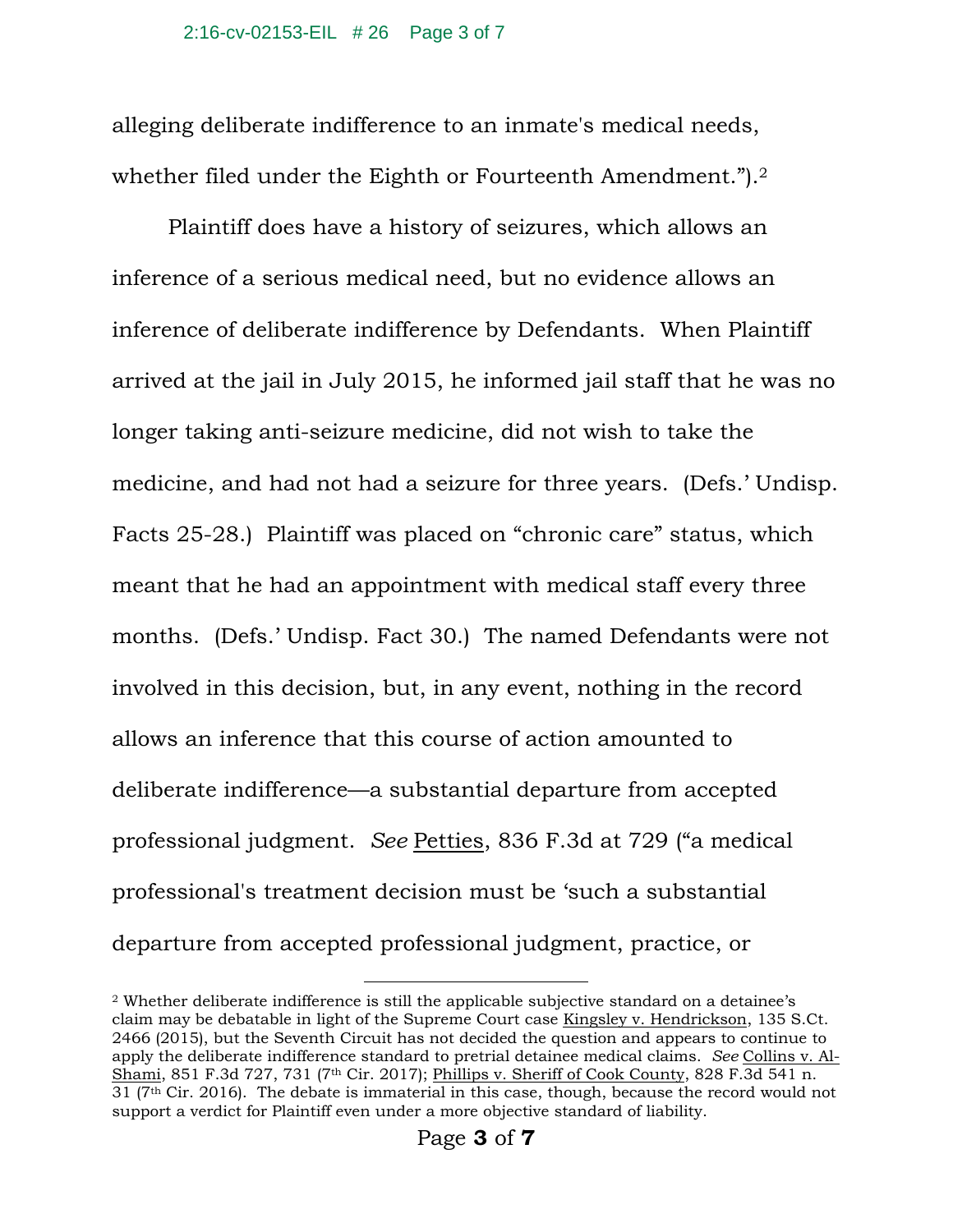standards as to demonstrate that the person responsible did not base the decision on such a judgment.'")(quoted cite omitted).

In the early morning hours of February 20, 2016, Plaintiff's cellmate alerted Defendant Kimery, an officer without medical training, that Plaintiff was having a seizure. Plaintiff had been sleeping on the top bunk even though he had a low bunk permit. Officer Kimery observed Plaintiff on the ground, unconscious, and called the shift commander and the on-duty first responder for direction. The first-responder, who had medical training, instructed Officer Kimery to monitor Plaintiff, make sure Plaintiff could not harm himself, and report back if Plaintiff's condition worsened, which is the standard course of treatment according to Defendants. Officer Kimery followed the first-responder's instructions, and, about 15 minutes later, Plaintiff was back in the top bunk, refusing medical attention, and indicating to Officer Kimery that he was okay. Plaintiff did not appear to Officer Kimery to be injured. (Defs.' Undisp. Facts 36-50.)

When Nurse Kimps arrived to work later that morning on February 20, she was informed of Plaintiff's seizure and went to check on him. Nurse Kimps asked Plaintiff if he wanted to take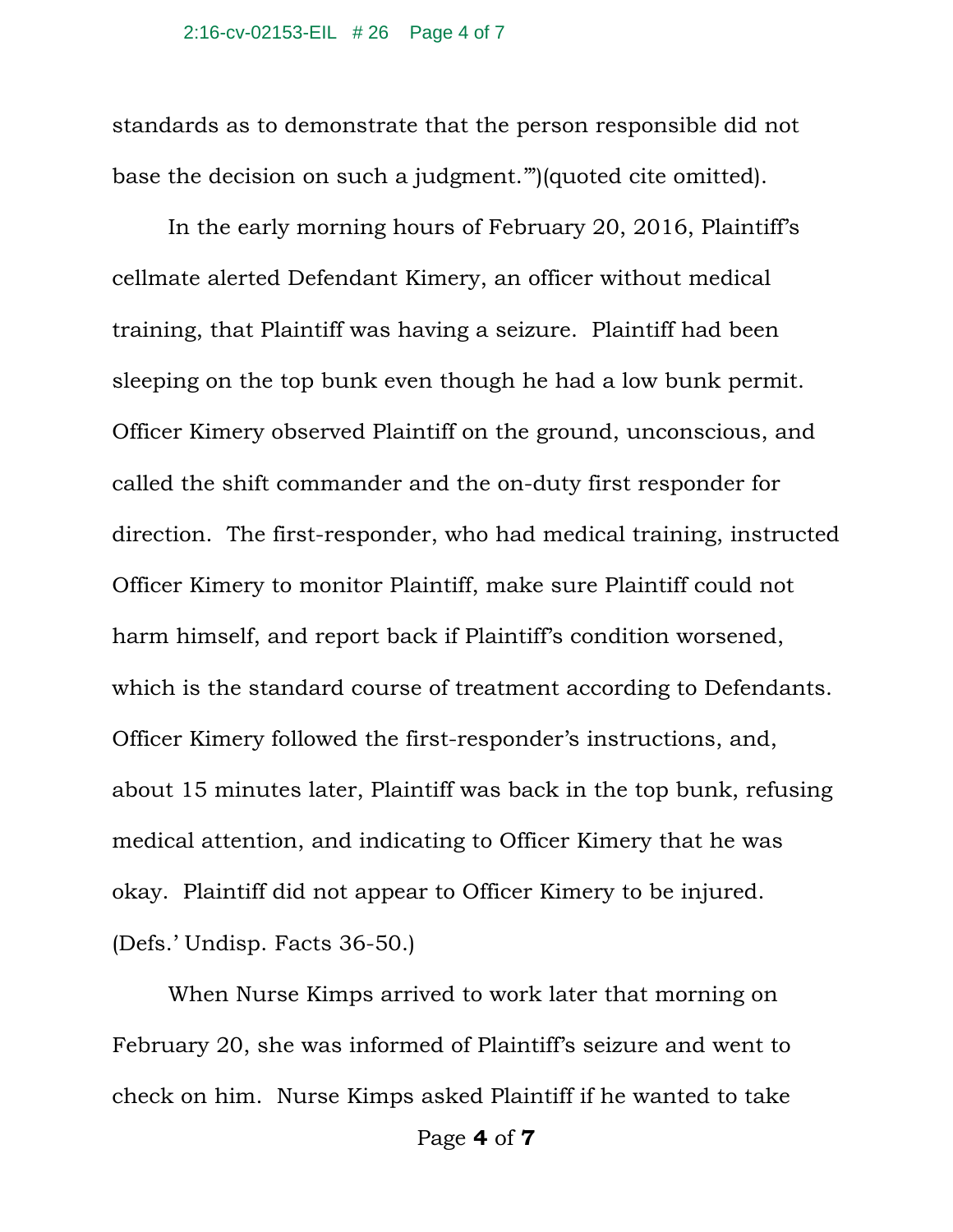anti-seizure medication; Plaintiff responded that he no longer took anti-seizure medication. (Defs.' Undisp. Facts 57-60.)

On February 26, 2016, Plaintiff saw Physician Assistant Huffines. Plaintiff told Physician Assistant Huffines that he was feeling all right and not having complications from his epilepsy. (Defs.' Undisp. Fact 69.) Plaintiff did not suffer another seizure after February 20, 2016. (Defs.' Undisp. Fact 72.)

Nothing from these facts suggests that Defendants Kimery or Kimps consciously disregarded a substantial risk to Plaintiff from Plaintiff's seizure or his seizure disorder. Defendant Kimery, who had no medical training, contacted the first responder and followed the first responder's instructions. Plaintiff stated in his deposition that he would not have declined medical attention but he also stated that he had no recollection of the incident, including what Officer Kimery did or did not do. (Pl.'s Dep. p. 93.) Plaintiff offers no affidavit from his cellmate, who purportedly observed the incident. Further, nothing in the record suggests that Defendant Kimery should have taken any other action, much less that Kimery was subjectively aware that other action should be taken. Plaintiff stated in his deposition that he should have been sent to the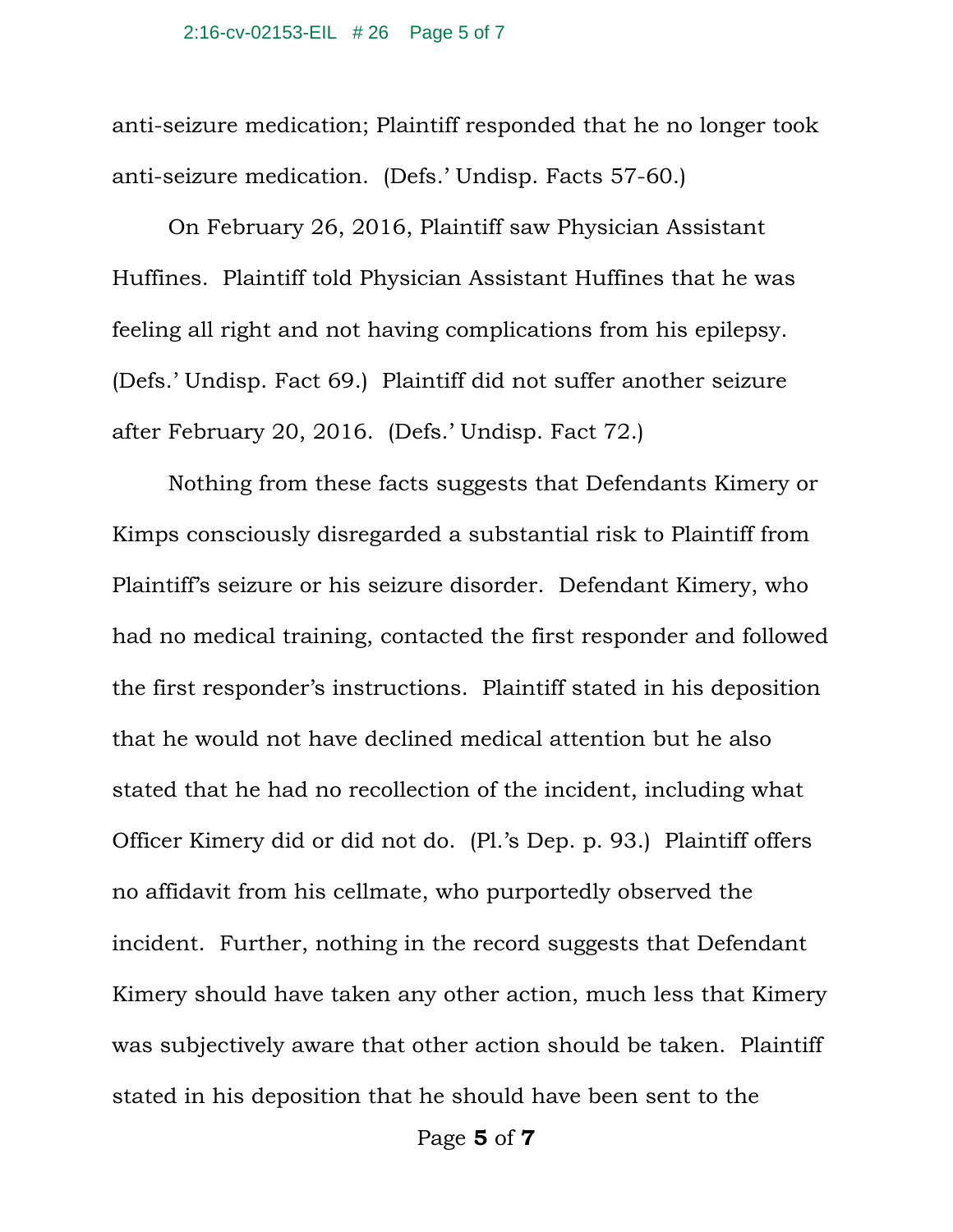hospital, but he offers no admissible evidence to support that speculation. (Pl.'s Dep. p. 13.)

Similarly, Nurse Kimps offered anti-seizure medicine to Plaintiff the next day, but Plaintiff refused, and Plaintiff did not have a seizure after February 20, 2016. Plaintiff asserted in his deposition that Nurse Kimps should have taken Plaintiff to the doctor for alleged head injuries from the seizure, but Plaintiff does not dispute that Nurse Kimps did not observe any injuries, and that Plaintiff told her he was okay. (Defs.' Undisp. Fact 58; Kimps Aff. para. 15.)

In short, Defendants' uncontested facts are supported by their cites to the record and demonstrate that they were not deliberately indifferent to Plaintiff's serious medical needs. Accordingly, summary judgment must be granted to Defendants.

## **IT IS THEREFORE ORDERED:**

1. Defendants' motion for summary judgment is granted  $(d/e 23)$ . The clerk is directed to enter judgment in favor of Defendants and against Plaintiff. This case is terminated, with the parties to bear their own costs.